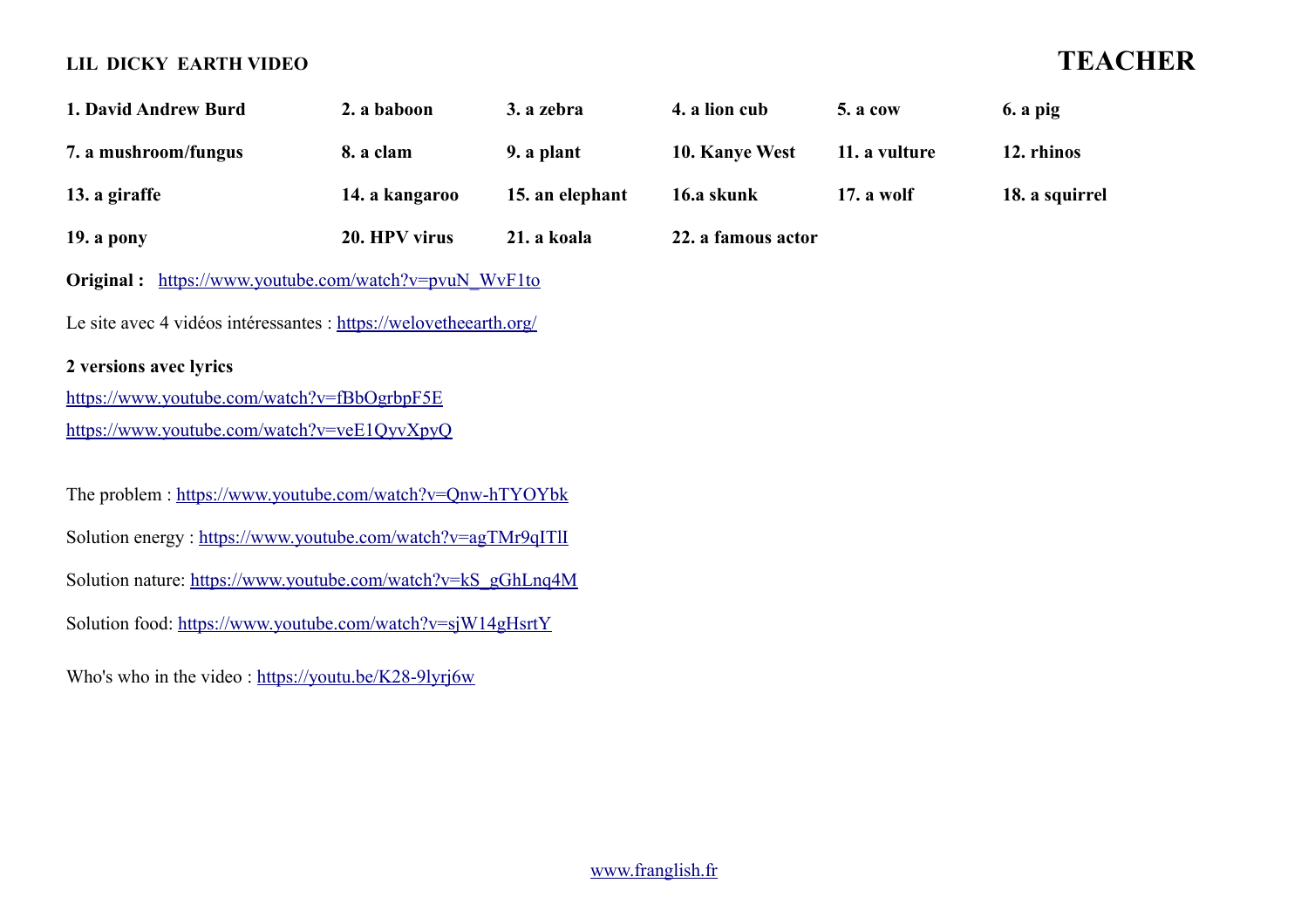| <b>Match numbers and words</b> | https://www.youtube.com/watch?v=pvuN WyF1to |
|--------------------------------|---------------------------------------------|
|                                |                                             |

|  |                 | 1. 2. 3. 4. 5. 6.       |  |
|--|-----------------|-------------------------|--|
|  |                 | 7. 8. 9. 9. 10. 11. 12. |  |
|  |                 | 13. 14. 15. 16. 17. 18. |  |
|  | 19. 20. 21. 22. |                         |  |

**a baboon / a zebra / a clam / a cow / a famous actor / a giraffe / a kangaroo / a koala / a lion cub / a mushroom/fungus / a pig / a plant / a pony / a skunk / a squirrel / a vulture / a wolf / an elephant / David Andrew Burd / HPV virus / Kanye West / rhinos**

| <b>Match numbers and words</b> |     | https://www.youtube.com/watch?v=pvuN_WvF1to |     |  |     |
|--------------------------------|-----|---------------------------------------------|-----|--|-----|
| 1.                             |     |                                             | 4.  |  |     |
| 7.                             | 8.  | 9                                           | 10. |  |     |
| 13.                            | 14. | 15.                                         | 16. |  | 18. |
| 19.                            | 20. |                                             |     |  |     |

**a baboon / a zebra / a clam / a cow / a famous actor / a giraffe / a kangaroo / a koala / a lion cub / a mushroom/fungus / a pig / a plant / a pony / a skunk / a squirrel / a vulture / a wolf / an elephant / David Andrew Burd / HPV virus / Kanye West / rhinos**

## [www.franglish.fr](http://www.franglish.fr/)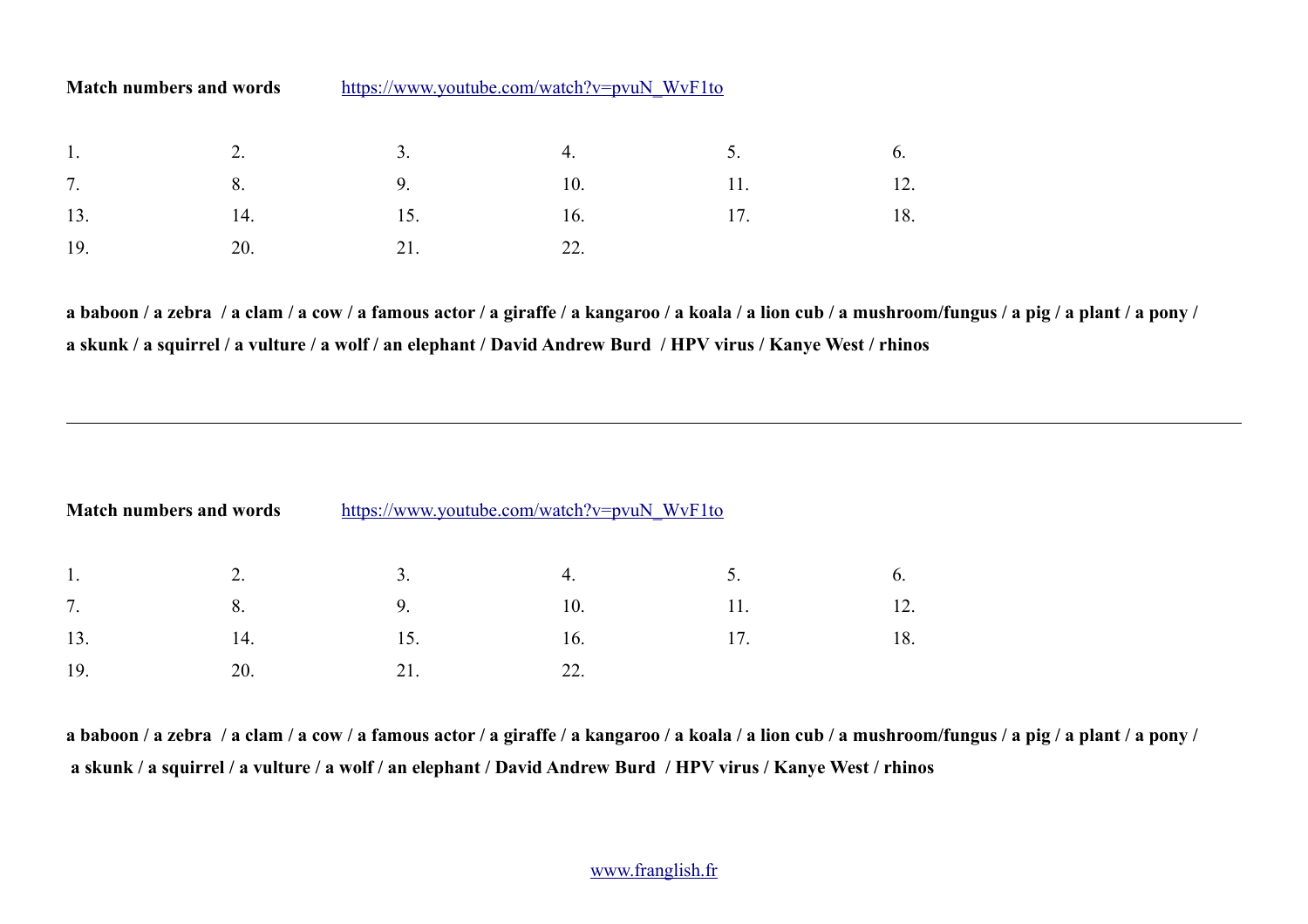

[www.franglish.fr](http://www.franglish.fr/)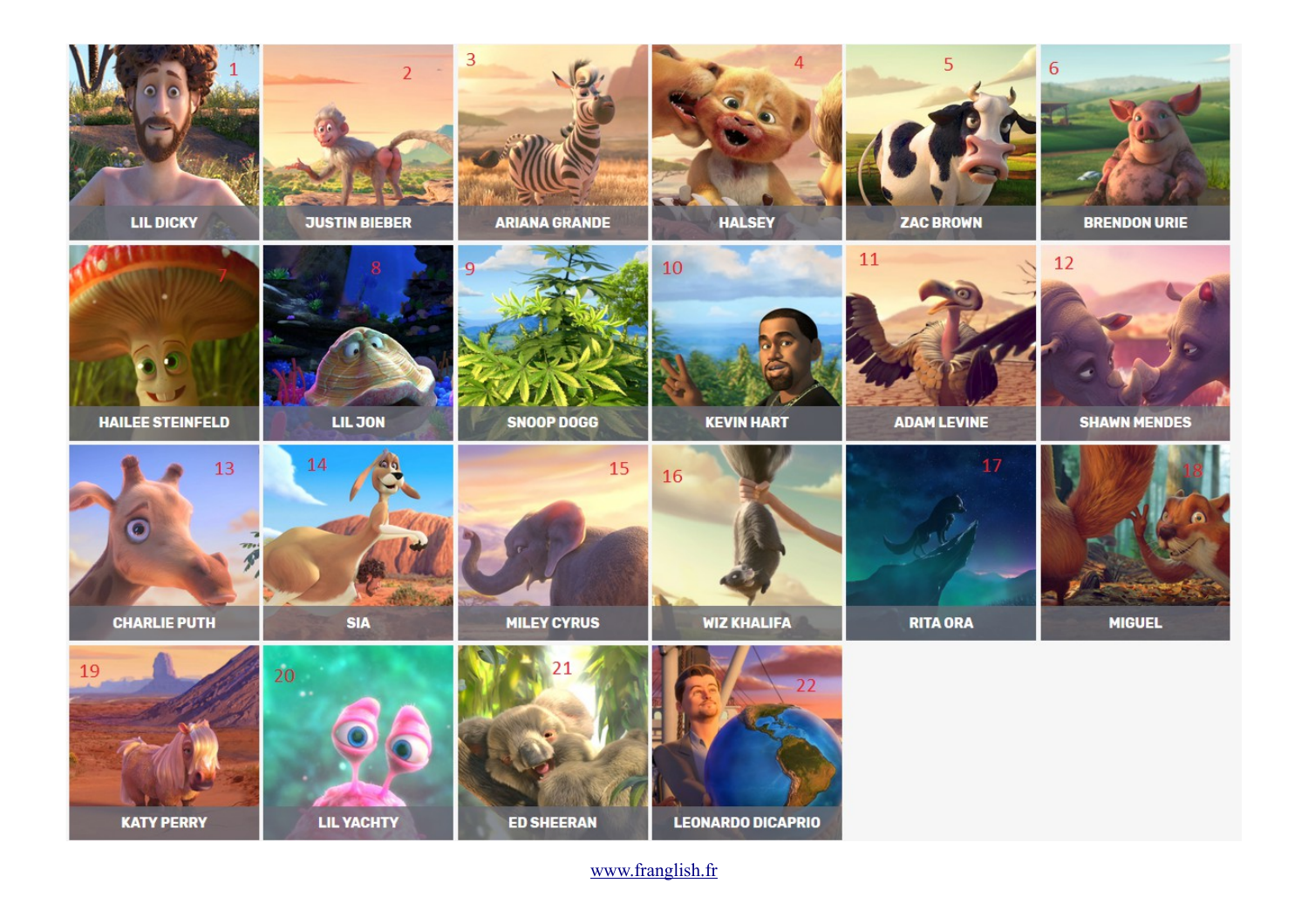# **TEACHER**

Lil Dicky, whose real name is David Andrew Burd, is out to save the planet with his latest epic collaboration "Earth," which arrives just in time for Earth Day on Monday (April 22).

The song was produced by Benny Blanco and Cashmere Cat, while the star-studded video features 32 of the biggest artists in the world including Justin Bieber, Ariana Grande, Ed Sheeran, Wiz Khalifa, Snoop Dogg, Sia, Rita Ora, and Katy Perry, along with Miguel, Lil Yachty, Tory Lanez, John Legend, Halsey, Shawn Mendes, and more.

"We love the Earth / It is our planet / We love the Earth / It is our home," sings Dicky.

Each celebrity takes on a different role in the animated clip : Justin Bieber is a baboon, Ariana Grande is a zebra, Ed Sheeran is a koala, Snoop Dogg is a plant, and Kevin Hart plays Kanye West.

With the help of his famous friends, the rapper-comedian hopes to create awareness about the climate change crisis. "It's all about saving the Earth. There's an environmental crisis going on right now," Dicky told Ellen DeGeneres. "We have 12 years to completely change the way we do so many things on Earth or the damage is irreversible."

A portion of profits from the song, music video, and merchandise will be allocated to select nonprofits identified by the Leonardo DiCaprio Foundation to ensure the long-term health and wellbeing of Earth's inhabitants.

 "That guy cares so much about the planet. He gets really worked up talking about it," said Dicky of the Oscar-winning actor, who also makes a cameo in the video.